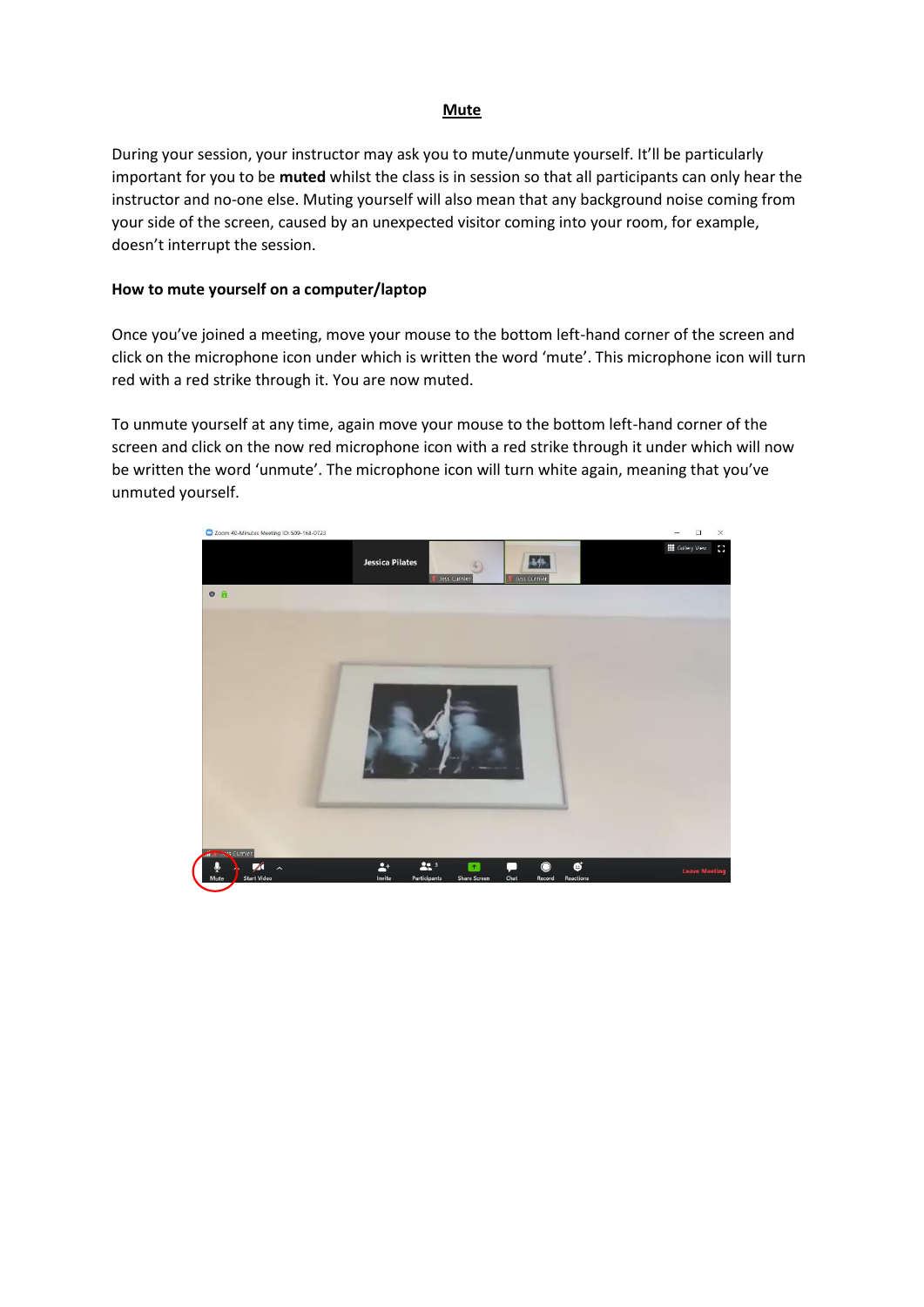## **How to mute yourself on an iPad or iPhone**

To mute yourself once you've joined a meeting on your iPad or iPhone, tap in the centre of the screen. A bar of icons will appear across the top of the screen, including the mute/unmute microphone icon. If you're unmuted, this microphone icon will appear white in colour with the word 'mute' written underneath it. Click on this white microphone icon to mute yourself. This microphone icon will then turn red with a red strike through it.

To unmute yourself at any time, again tap in the centre of the screen and then tap on the now red microphone icon with a red strike through it under which will now be written the word 'unmute'. The microphone icon will turn white again, meaning that you've unmuted yourself.

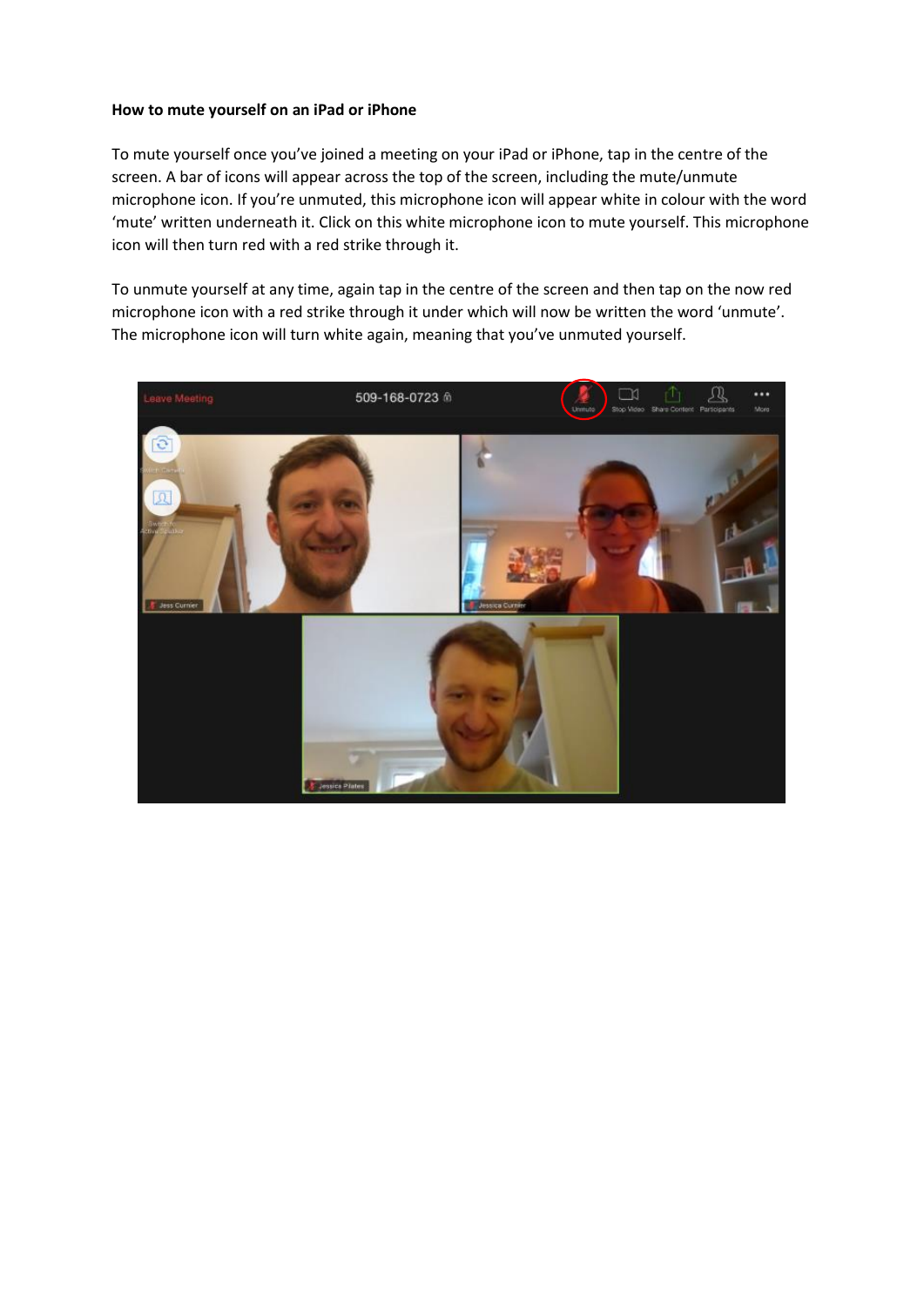# **Speaker View**

During a session you'll want to make sure that the main person you can see on screen is your instructor, rather than the other participants in the class. This means that you'll need to be in what's called 'Speaker View'.

## **How to ensure you're in speaker view on a computer/laptop**

If, when you join your meeting, all the participants of the class appear in a grid on screen, as per the below, then you're in what's called 'Gallery View' and need to change your settings to 'Speaker View'.

To do this, simply move your mouse to the top right-hand corner of the screen. You'll see the icon/button 'Speaker View' appear. Click on this icon/button and this will convert your view from 'Gallery View' to 'Speaker View'. Your instructor will now be the main person you can see in the centre of your screen.